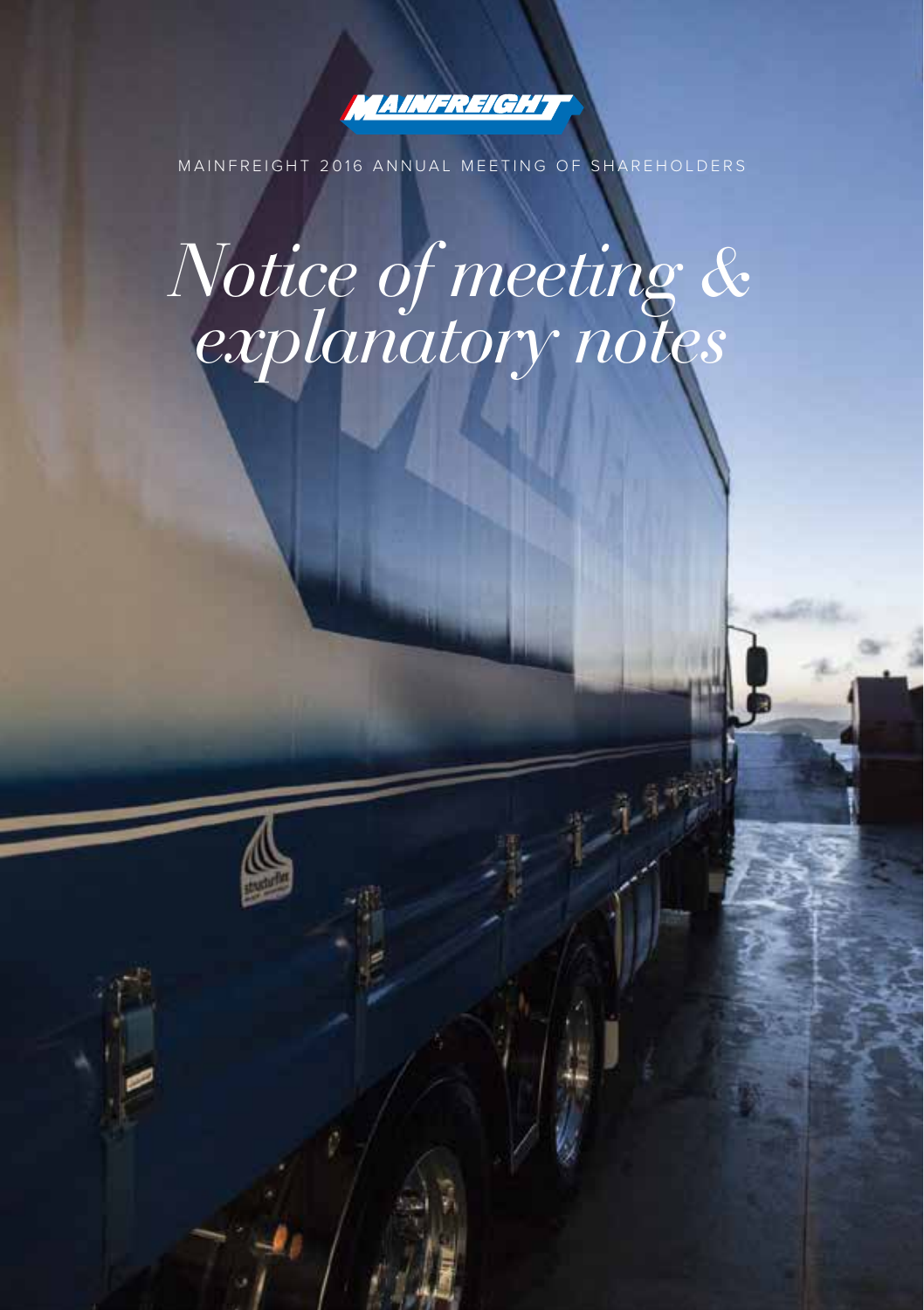## Notice of meeting

*Notice is given that the annual meeting of the shareholders of Mainfreight Limited will be held at Orakei Bay Centre, 231 Orakei Road, Remuera, Auckland on Thursday 28 July 2016, commencing at 4.00pm*

## *Agenda*

#### **CHAIRMAN'S ADDRESS**

#### **GROUP MANAGING DIRECTOR'S ADDRESS**

#### **ANNUAL REPORT**

**>** To receive and consider the annual report of the company for the year ended 31 March 2016, including the financial statements for that year and the directors' and auditor's reports to shareholders.

#### **RESOLUTIONS**

**>** To consider and, if thought fit, to pass the following ordinary resolutions:

#### **RE-ELECTION OF BRUCE PLESTED**

1. That Bruce Plested, who retires by rotation and is eligible for re-election, be re-elected as a Director of the Company (see explanatory note).

#### **RE-ELECTION OF CARL HOWARD-SMITH**

2. That Carl Howard-Smith, who retires by rotation and is eligible for re-election, be re-elected as a Director of the Company (see explanatory note).

#### **AUDITOR**

3. That the Directors be authorised to fix the fees and expenses of the Auditor.

#### **OTHER BUSINESS**

**>** To consider any other matters that may lawfully be considered at the meeting.

#### BY ORDER OF THE BOARD



Carl Howard-Smith Director 27 June 2016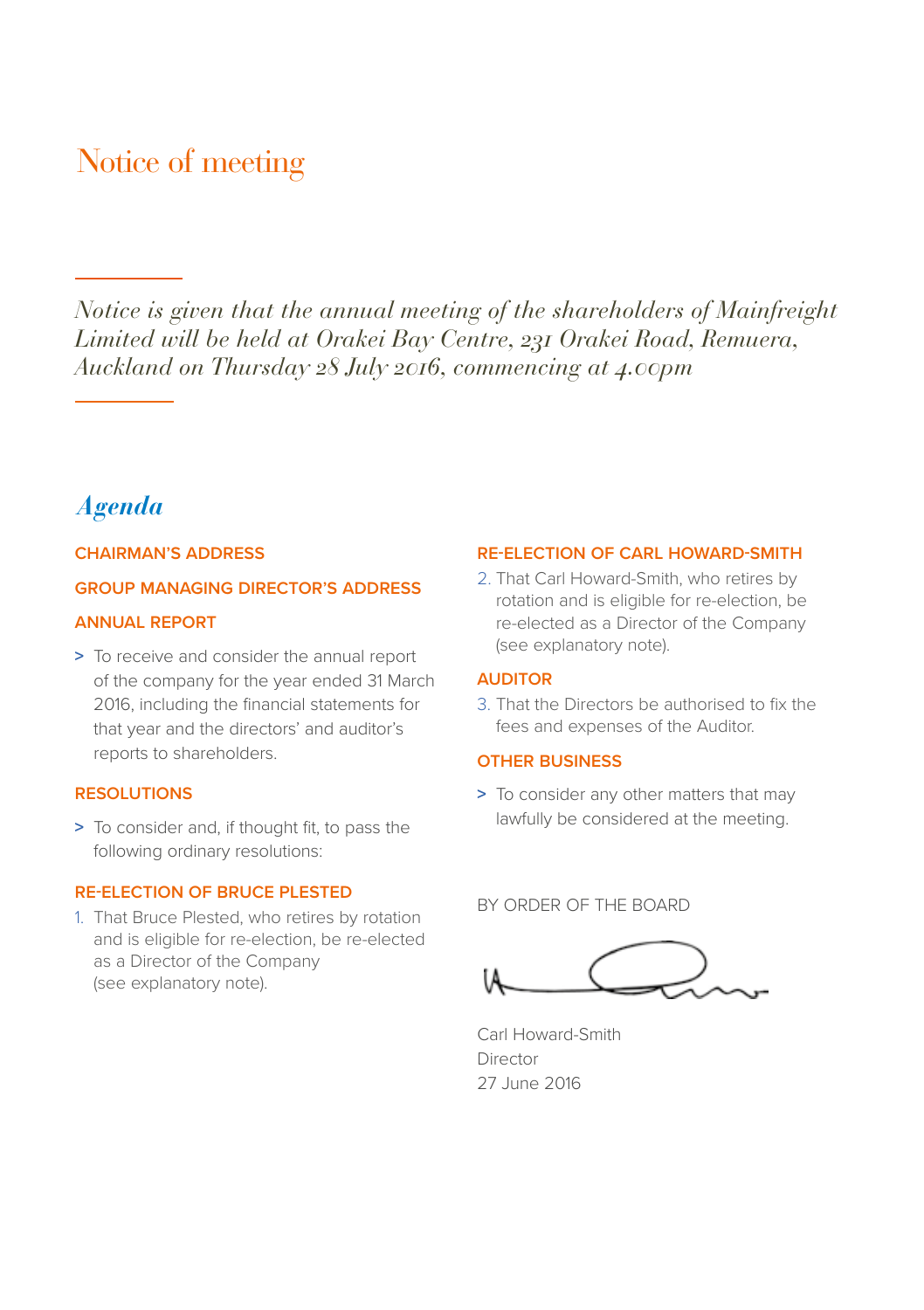# Explanatory notes

## *Proxy Vote:*

A shareholder entitled to attend and vote at the meeting is entitled to appoint a proxy to attend and vote instead of the shareholder. The proxy need not be a shareholder.

To be effective, the proxy form must be received at the registered office of the company or by the share registrar of the company, Computershare Investor Services Limited, Private Bag 92119, Auckland 1142, New Zealand not later than 48 hours before the start of the meeting in accordance with the instructions on the proxy form. You may also appoint your proxy online as per the instructions on the proxy form.

A corporation may appoint a person to attend the meeting as its representative in the same manner as it could appoint a proxy.

### *Resolutions 1 and 2: Re-Election of Directors*

Bruce Plested and Carl Howard-Smith retire by rotation at the meeting in accordance with NZX Main Board Listing Rule 3.3.11 and, both being eligible for re-election, offer themselves for re-election. Brief biographical notes of the Directors seeking re-election are as follows:

## *Bruce Plested*

Bruce Plested is the Founder and Chairman of Mainfreight and through his trusts is the largest shareholder of the Company. Bruce plays an active role in the global direction of the Company, visiting branches here and overseas, and is vitally involved in setting the strategic focus for the Company.

The Board considers that Bruce Plested does not qualify as an independent Director.

## *Carl Howard-Smith*

Carl Howard-Smith is a long-standing Director of Mainfreight and was a foundation Board member at time of the Company's listing in 1996. He also holds the role of General Counsel attending to the Company's legal affairs, and his advice is greatly valued by the Company's management team.

The Board considers that Carl Howard-Smith does not qualify as an independent Director.

## *Resolution 3: Auditor*

EY is automatically reappointed as the auditor of the Company under section 207T of the Companies Act 1993. This resolution authorises the Board to fix the fees and expenses of the auditor.